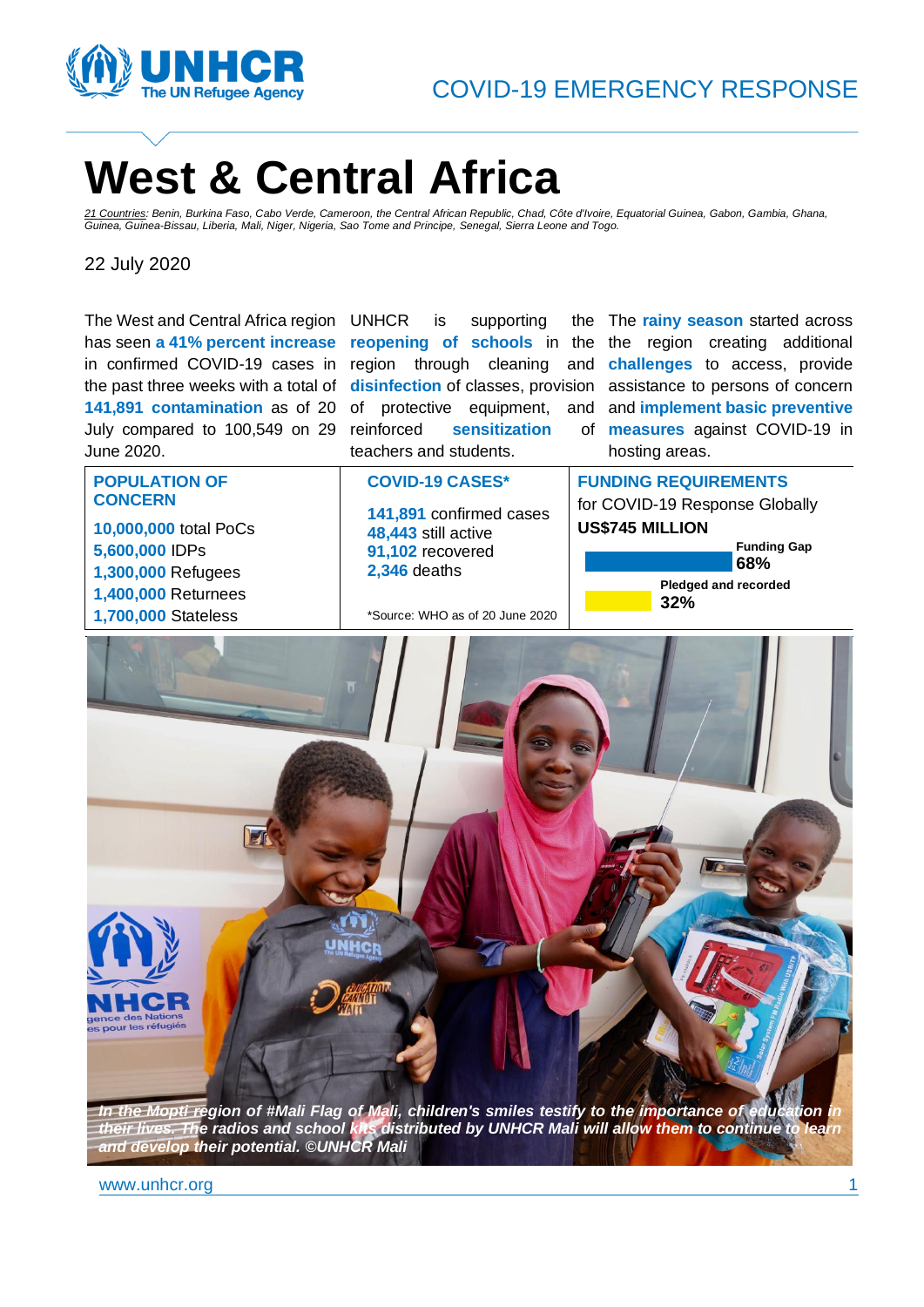

# Operational Context

- **Continuous increase of confirmed cases.** The West and Central Africa region has seen a 41% percent increase in confirmed COVID-19 cases in the past three weeks with a total of 141,891 contamination as of 20 July compared to 100,549 on 29 June 2020. **Nigeria** (37,225) remains with the highest number of confirmed cases, followed by **Ghana** (28,989), **Cameroon** (16,157) and **Cote d'Ivoire** (14,312). In terms of active cases, **Nigeria** (21,091) has the highest number, followed by **Cote d'Ivoire** (5,561), **Ghana** (3,505) and **CAR** (3,093). The exact number of COVID-19 cases in the region remains uncertain, particularly given the low levels of testing in the region. Death tolls are also unreliable as they may exclude people who did not die in a hospital, or who died before they could be tested.
- **Confirmed cases among persons of concern**. So far, 16 persons of concern to UNHCR were tested positive (four refugees in Cameroon, one refugee in Ghana and one refugee in Guinea and seven IDPs in Central African Republic and seven IDPs in Mali). Two of the refugees, living out of camp, died in Cameroon.
- **Impact of COVID-19 in West and Central Africa.** In West and Central Africa, the COVID-19 has put already fragile national health systems and economies under increased pressure, adding to pre-exiting challenges linked to conflict and political tensions in several parts of the region. Refugees and IDPs are particularly affected by this pandemic. Often residing in overcrowded and precarious conditions rendering impossible social distancing or basic preventive measures such as handwashing they are exposed to heightened risks of contamination. Governments have adopted measures to curb the spread of the virus including closing borders, imposing travel bans, prohibiting mass gatherings, shutting down schools, and closing markets. These restrictions had a dire impact on local economies and increased the risk of food insecurity in the region, particularly in the Sahel. With their livelihoods severely disrupted, many displaced family's resort to negative coping mechanisms, including child labour. There are also great concerns regarding gender-based violence which is on the rise since the beginning of the COVID crisis as a direct result of the preventive measures enforced and the economic strain these restrictions have put on many households. In an effort to mitigate the negative socio-economic impact of the pandemic, many countries in the region are have started to relax restrictions despite the risk of a second wave of contamination.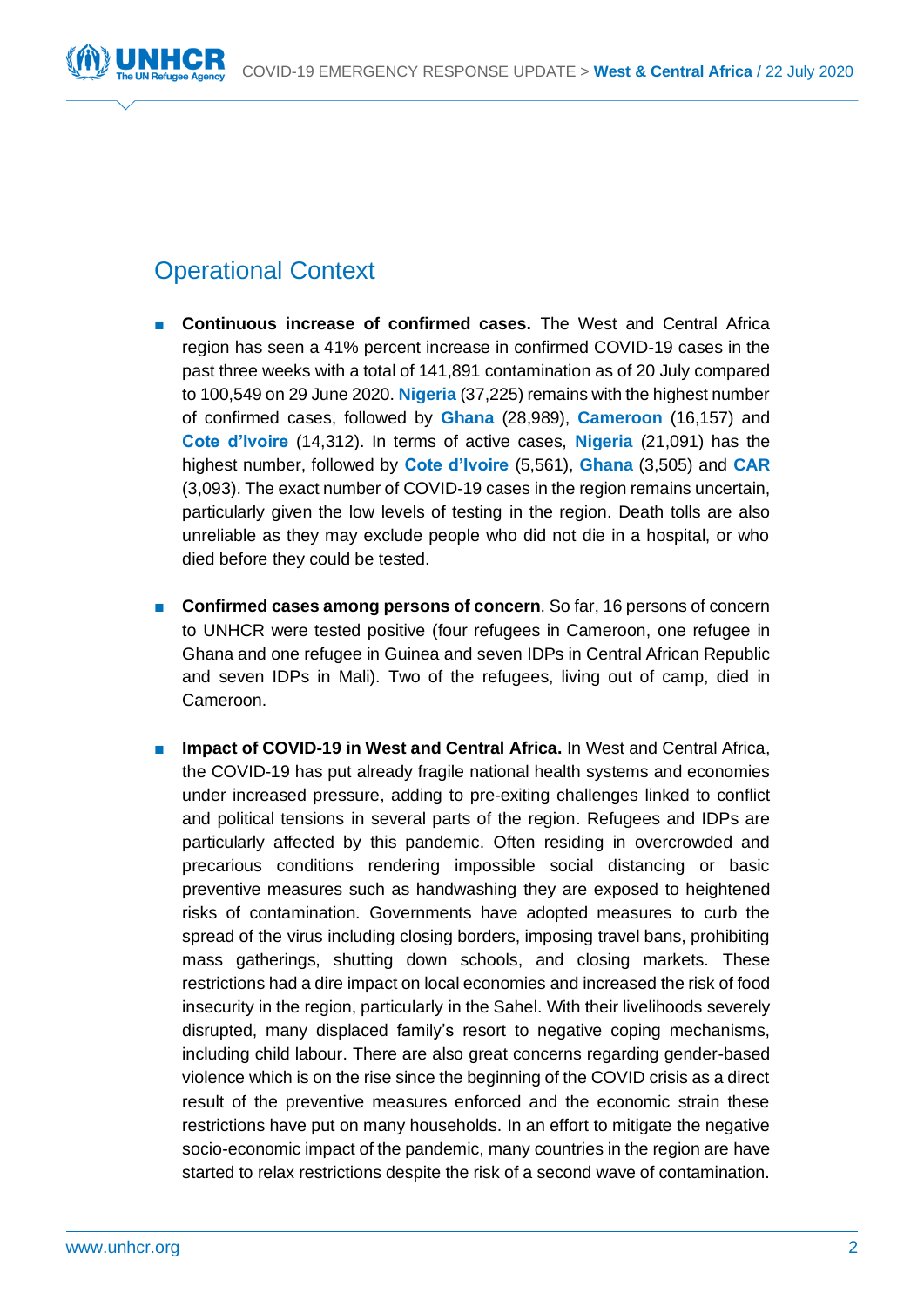

In this uncertain and challenging context, the COVID-19 pandemic is now accelerating in West and Africa, moving from the main urban centers into the remote rural areas where it will be more challenging to contain the spread of the virus.



*In Burkina Faso, RHUs were built to provide sturdier homes to IDP families affected by the heavy rainfalls and the floods in Wendou in the Sahel Region. ©UNHCR / S. Tchagbele*

# UNHCR Response

■ To address the challenges created by the COVID-19 pandemic, UNHCR Operations across the region have also taken steps to ensure **continuity of assistance** and basic protection services. UNHCR Operations worked towards mitigating the impact of COVID-19 on persons of concern by introducing **innovative approaches** to address the practical challenges created by the pandemic. Protection activities and processes were adjusted to allow for social distancing through **remote case management** via telephone, preventive measure in registration processes. UNHCR stepped up its engagement and advocacy with Governments to advocate to maintain avenues for asylum seekers to access international protection and safeguarding the principle of non-refoulement. UNHCR Operations have also increased their direct support to national health systems to strengthen their infection prevention and healthcare responses, including through the provision of medical equipment and supplies and training of health personnel. UNHCR has also **enhanced communication with communities** through the launch of a [Regional COVID-](https://coronawestafrica.info/)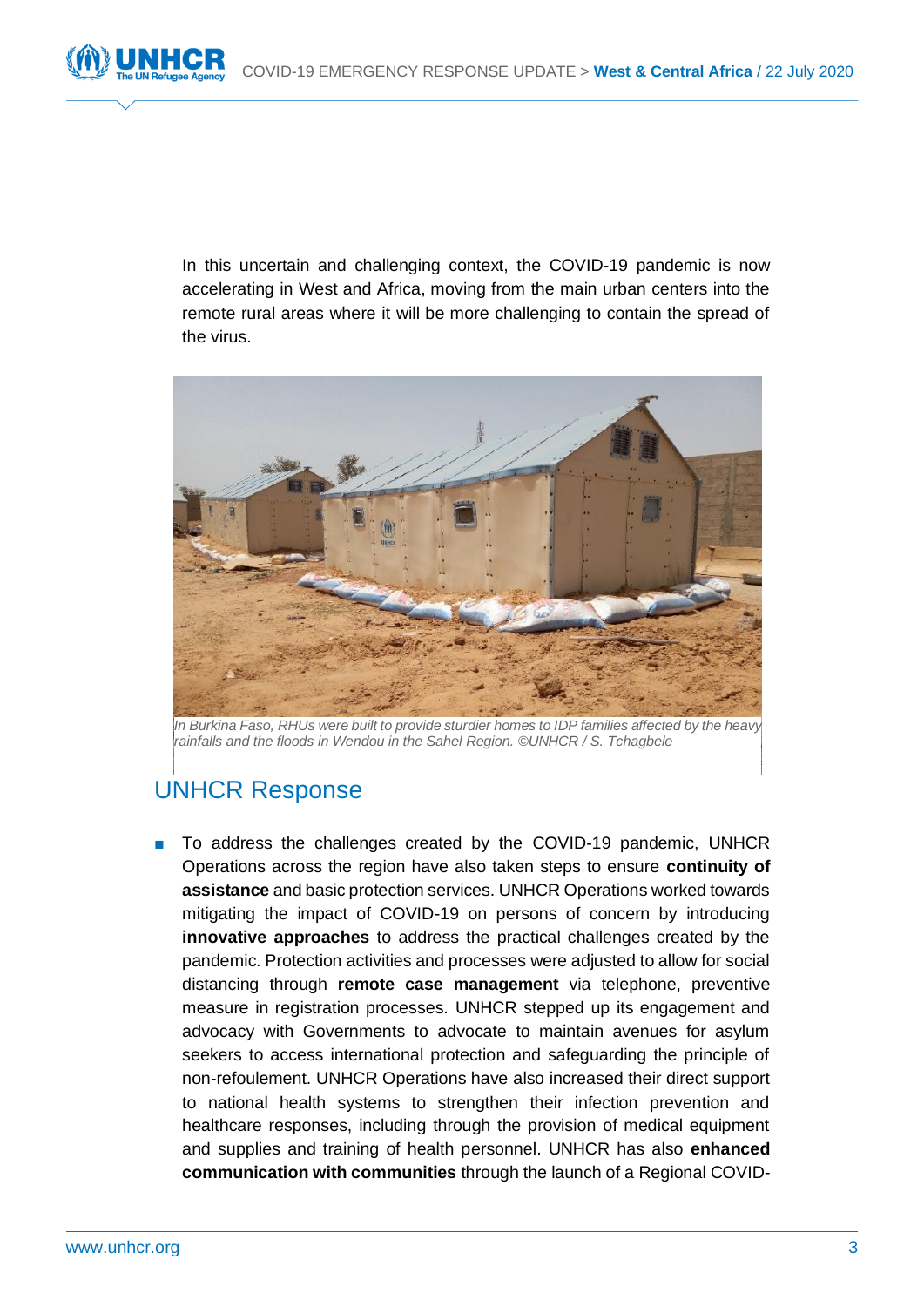[19 Information Platform](https://coronawestafrica.info/) in partnership with IOM to provide persons of concern and host communities with relevant, accessible, simplified, easy-to-understand information on COVID-19 and prevention measures to be adopted. UNHCR operations also implemented **targeted shelter interventions** and distributing core relief items to help decongest the most overcrowded sites and allow for the implementation of the most basic prevention measures. They also increased their focus on **strengthening community-based protection mechanism** and enhancing the capacity and self-reliance of refugee and IDP communities including through the ramping up of **cash assistance**. UNHCR also coordinated with the UN country teams, Inter-Agency platforms and key donor countries to **contribute to a coordinated response to the COVID-19 crisis** and to ensure that persons of concern are included in all relevant response plans. As restrictions on movement are being lifted across the region, schools are progressively reopening for students in examination years. UNHCR is supporting the authorities and other UN agencies, such as UNICEF, in their efforts to **ensure a smooth return to school** by contributing to sensitization and capacity-building activities for teachers, students on safety measures against COVID-19. UNHCR is also providing them with personal protective equipment and assists in the cleaning and fumigation of school premises. UNHCR is also supporting the improvement of ICT infrastructure to facilitate distant learning methods by providing increased connectivity, expanding radio broadcast coverage, establishing Wi-Fi hotspots, and providing laptops to teachers. Finally, with the rainy season starting in the region, UNHCR operations are also strengthening their preparedness and emergency response mechanisms to **mitigate the potential impacts**, including among others reduced access due to impracticable roads and the high-risk floods in some hosting areas.

# Operational Highlights



Strengthen risk communication and community engagement, and critical protection case management, including protection monitoring and registration

■ **Communication with communities.** In **Burkina Faso**, more than 500 members of the community-based protection committees were trained on COVID 19 prevention measure since the beginning of the pandemic and are now sensitizing their community members. UNHCR pursues its sensitization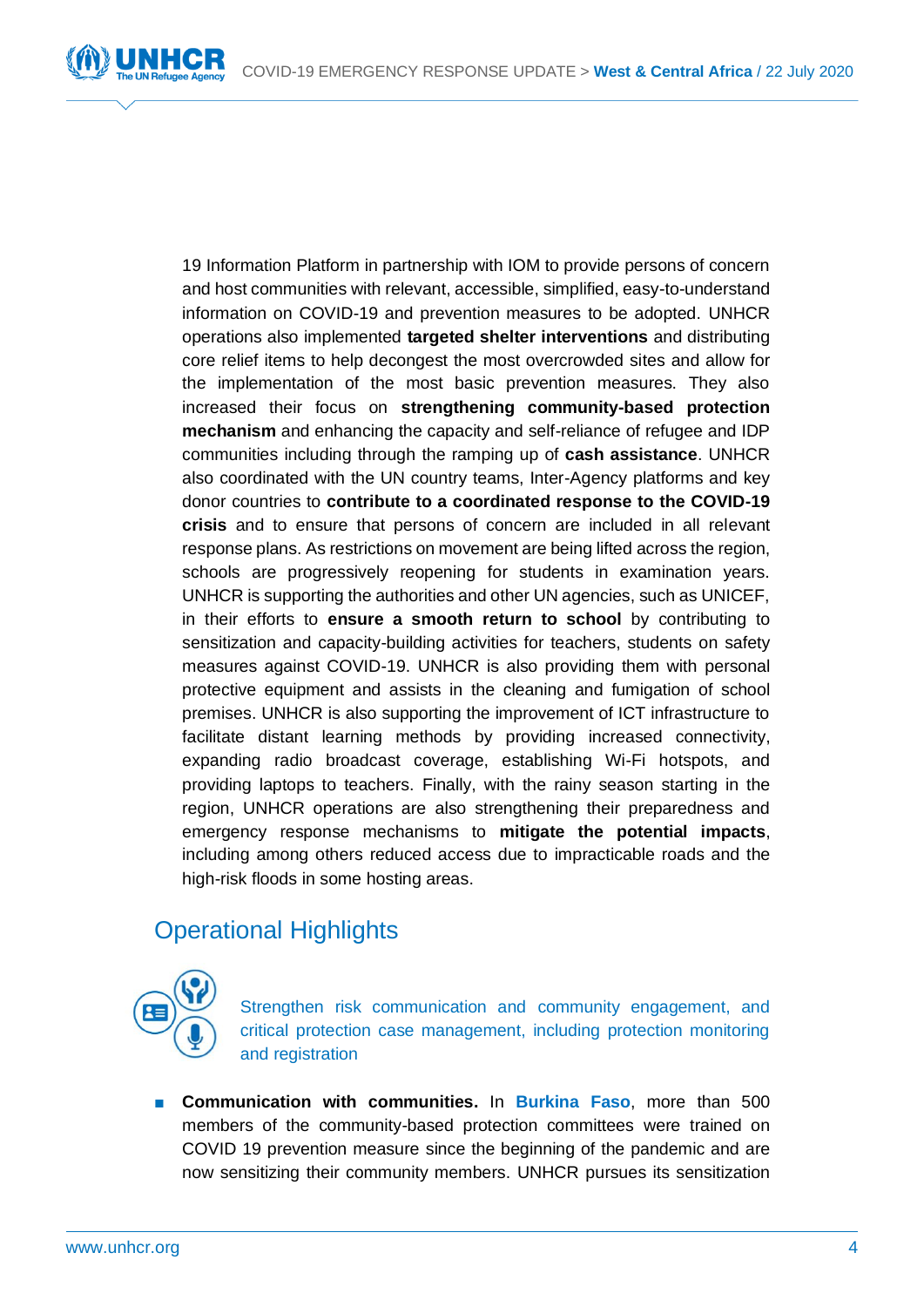

effort on COVID-19 with broadcasting of key messages through 37 community radios across the country, including in local languages. Questionnaires to assess the knowledge of IDPs and host communities on the COVID-19 were completed by 850 families. The results of these surveys will help assess information needs and gaps and will inform the elaboration of the radio programmes.

■ **Virtual Refugee Status Determination (RSD).** In **Ghana**, UNHCR has introduced innovative approaches to ensure continuity of basic protection services, starting with RSD and registration. In July, the first virtual RSD adjudications were carried out by the Ghana Refugee Board and a total of 81 cases were approved for the granting of status in Ghana during the COVID-19 pandemic. This virtual adjudication builds on the virtual RSD interview documentation initiated at the beginning of the COVID-19 pandemic three months ago. Once again, the UNHCR Ghana operation supported the process with its virtual platform and technical assistance to ensure a successful and smooth piloting of this new way of running RSD adjudication.



*Reparation and improvement of water distribution network in Eknewane near Tahoua is underway. © UNHCR Niger*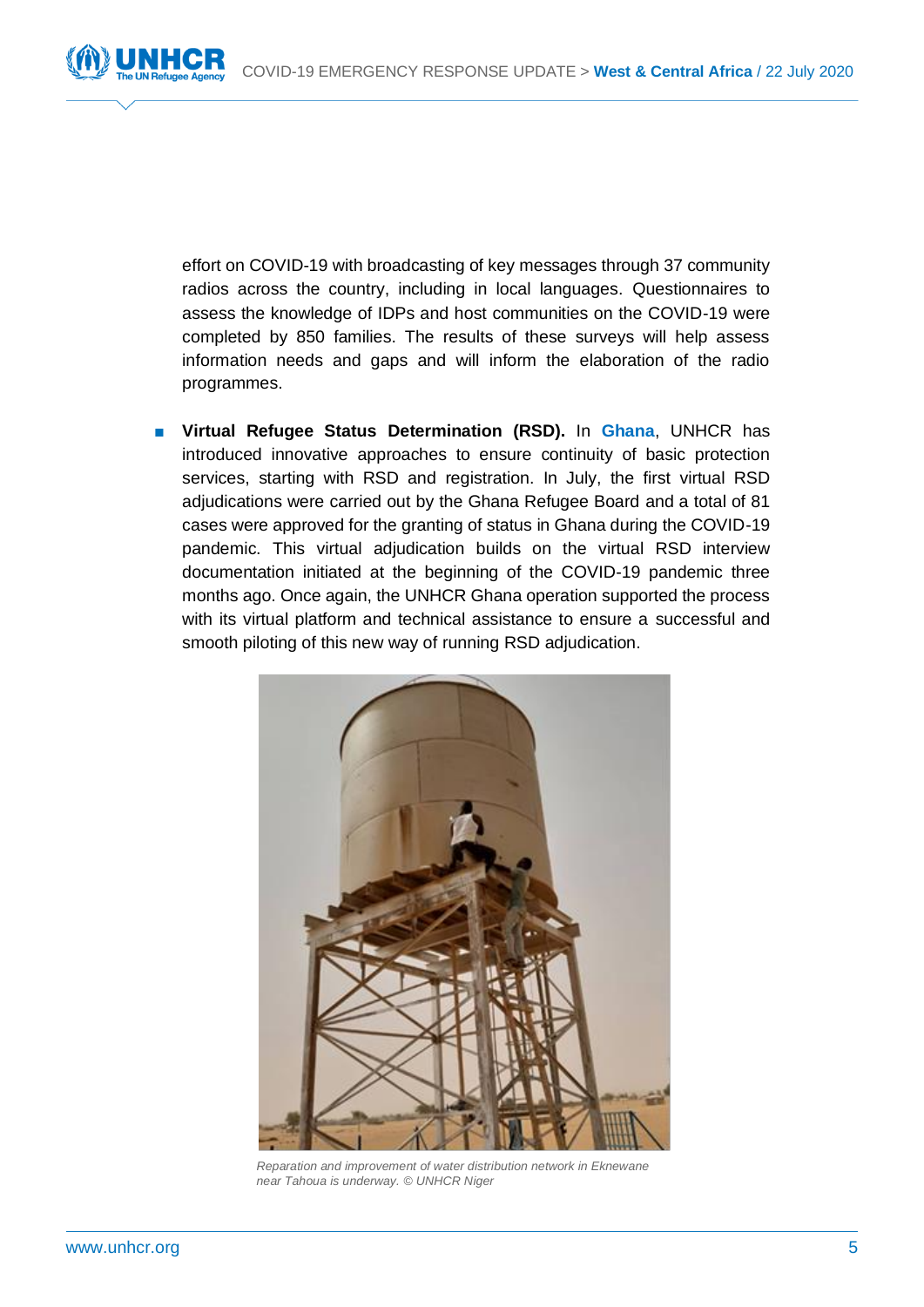

Strengthen and support primary and secondary health care and selected WASH services

- **Strengthen water supply and sanitation and hygiene systems. In Burkina Faso**, UNHCR and its partners have distributed 4,009 hand washing devices, over 225,000 bars of soaps, 9,000 containers of liquid soaps, and over 37,000 masks to date. UNHCR also organized water trucking in the Sahel region to provide potable water to 6,000 IDPs and host community members through two water points. In **Cameroon**, in the Minawao camp in the Far North region, 56 latrines have been set up and are operational out of the 150 mobile latrines planned in the camp. In **Mali**, UNHCR rehabilitated three wells in three sites IDP sites and is planning to build 10 photovoltaic potable water pumping system before the end of the year. UNHCR has also installed a total of 203 hand washing devices and distributed 872 cartons of soap, 64 bottles of bleach, 524 hydroalcoholic gels, 67 liquid soaps, 2364 face masks for 819 persons of concern. In **Niger**, as part of UNHCR's effort to expand water access in hosting areas, the water distribution system in Eknewane in the Tahoua region has been entirely rehabilitated and improved in June 2020.
- **Support the national health response to COVID-19.** In **Burkina Faso**, UNHCR also provided in-kind donations, composed of three ambulances one of which is medicalized, medicine, pharmaceutical supplies and information posters on COVID-19, to regional authorities for a total amount of USD 1,388,723 USD. In **Mali**, UNHCR is supporting three government-led COVID-19 regional response plans in Mopti, Timbuktu and Gao (covering Menaka). So far, UNHCR donated a total of 130 tents to the Ministry of Solidarity to enable the isolation of suspected cases. UNHCR also donated 1350 Health equipment/material to government health structures (out of 1750 planned). In July only, UNHCR donated 50 hygienist blouses and trousers, 90 hospital beds, 8 stretchers, 50 mattresses and 10 thermometers to regional authorities in Menaka and 90 hospital beds, 90 mattresses, 100 blouses,10 stretchers and 8,100 masks to regional authorities in Gao region. In **Niger**, UNHCR has finalized the Niamey Isolation centre which is currently fully functional with a capacity to receive 100 COVID-19 positive cases in 50 of UNHCR's RHUs. In Tahoua, UNHCR donated 40 Refugee Housing Units (RHU) to set up a new isolation center where COVID-19 patients will also be treated. In addition,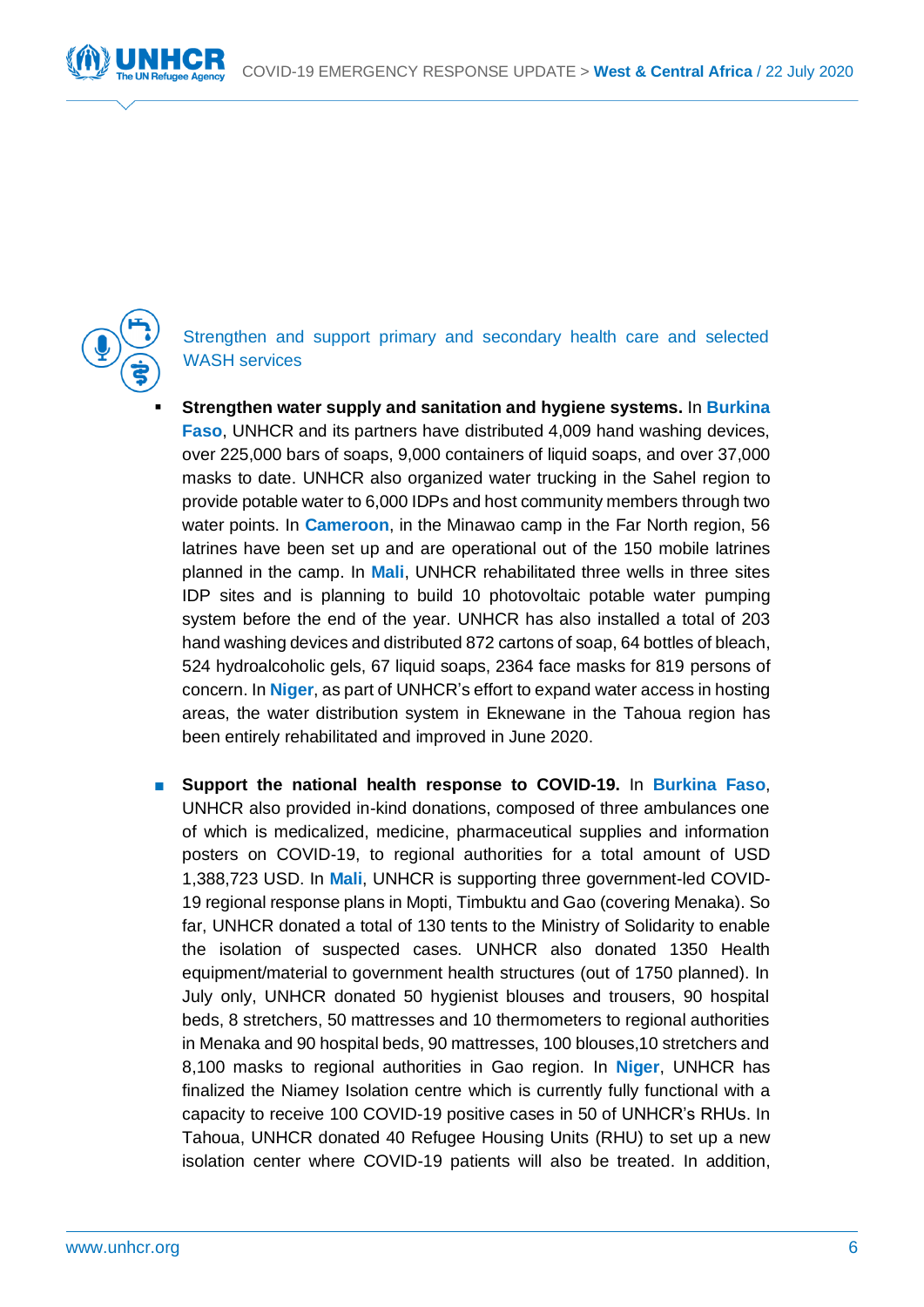

UNHCR trains health staff and community health workers around the whole country and distributes medicines and medical supplies across the country.



*Part of the medical equipment donated by UNHCR to the Malian authorities in the Gao region to support their response to COVID-19. © UNHCR Mali*



Ramp up cash assistance, reinforce shelters, and provide core relief items in congested urban and camps settings

- **Assessment of the socio-economic impact of the pandemic.** To assess the economic impact of the COVID-19 pandemic on populations including the forcibly displaced and their hosts, UNHCR is engaging in various studies with key partners. In **Niger**, UNHCR is recruiting an expert consultant to conduct a joint study with ILO on the subject. In **CAR**, building on a Covid-19 impact evaluation exercise conducted by UNDP, UNHCR launched a study using the same methodology but focused on refugees. The data is being cleaned, preliminary results to be shared shortly. In **Mali**, UNHCR is finalizing its value chain study which aims at identifying livelihoods opportunities in the COVID-19 context.
- Building self-reliance and contributing to the COVID-19 response. UNHCR is also pursuing its strategy to empower refugees to become front liners and COVID-19 prevention actors, by transforming their livelihood (soap, mask and bleach production through cash for work). In **Burkina Faso**, 8 refugees in Dori were supported to produce 35,000 masks for IDPs, refugees and host populations which was completed in June 2020. In July, ten female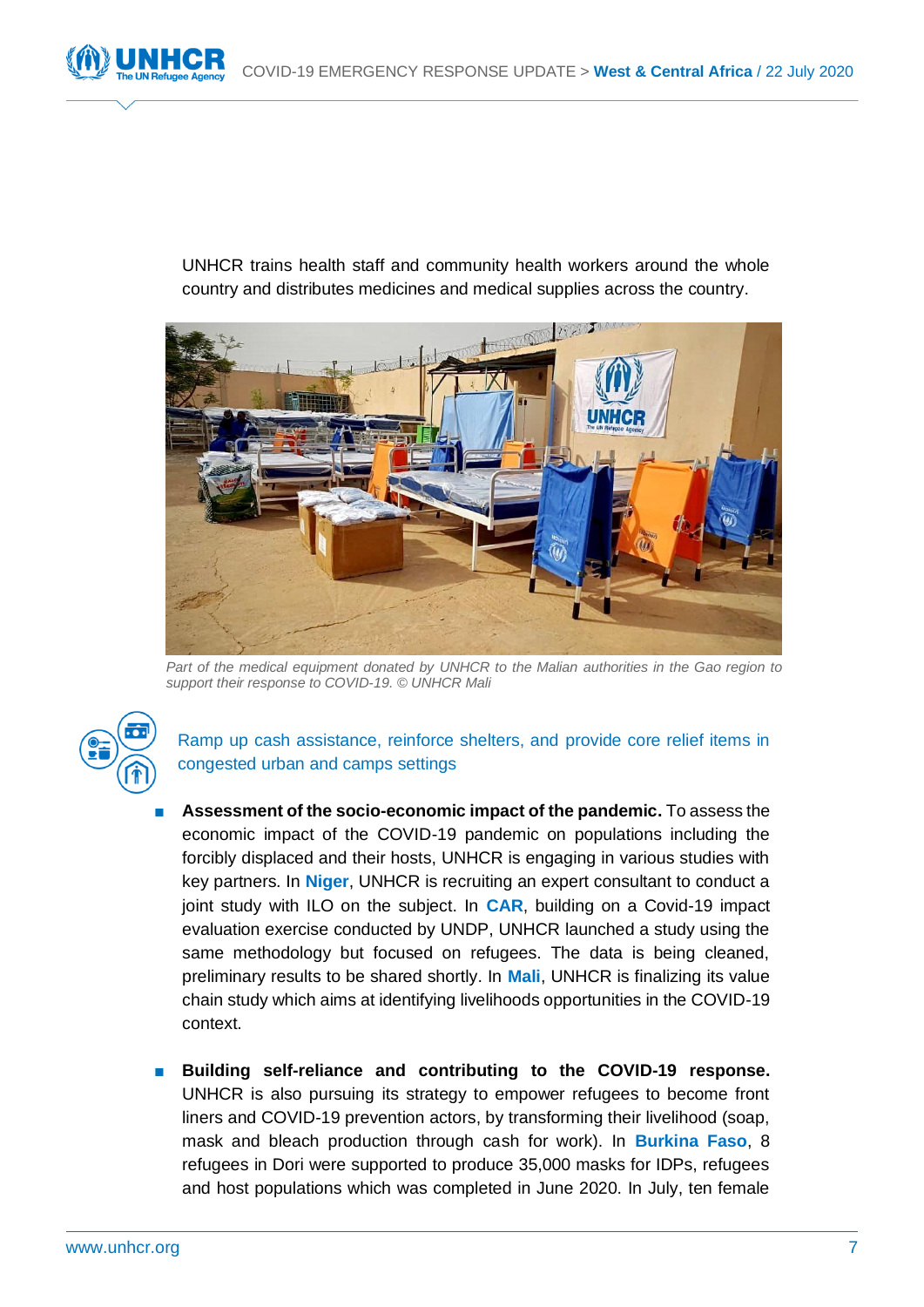refugees started training in soap production which will start once the certification process is complete. In **Cameroon**, a total of 89,967 masks have been made so far by young refugees and Cameroonians trained in sewing. The 54 tailors based in the localities of Gado, Garoua-Boulai, Meiganga, Ngam, Djohong, Borgop and Ngaoui generated a combined income of over 13,500,000XAF. Another 140 refugees from Borgop, Djohong, Ngam, Meiganga, Gado and Garoua-Boulaï were also trained in soap-making and have started production. In **Mali**, UNHCR is supporting 222 women from refugee, IDP and host communities to produce soaps and masks in collaboration with UN Women. In **Niger**, UNHCR supports refugees in the production of soap and masks in Niamey and the key refugee hosting regions. The project consists in providing cash for work for a total number of 937 PoCs, who will be able to produce a targeted total amount of 165.000 litres of bleach, 102.000 laundry soaps, 82.500 litres of liquid soap and 265.000 masks. So far, over 50% of the of targeted PoCs have been trained on production of masks, soap and bleach or marketing and the manufacturing is ongoing.

■ **Shelter and Core Relief Items.** In **Burkina Faso**, UNHCR pursues its efforts to mitigate the impact of the rainy season, which has brought some exceptionally strong winds and heavy rainfalls this year. Almost 70,000 internally displaced persons are currently residing in flood prone areas in Centre-Nord and the Sahel regions. Between March and June 2020, UNHCR has further supported 31,017 households with shelter materials. In **CAR**, UNHCR and its partners installed Refugee Housing Units (RHU) at the University Hospital of Bambari to serve as a place for the isolation of suspected COVID-19 cases. Another four RHUs were installed in Berberati and two within



*Installation of RHUs by UNHCR's partner AIRD at the University Hospital of Bambari. ©UNHCR CAR*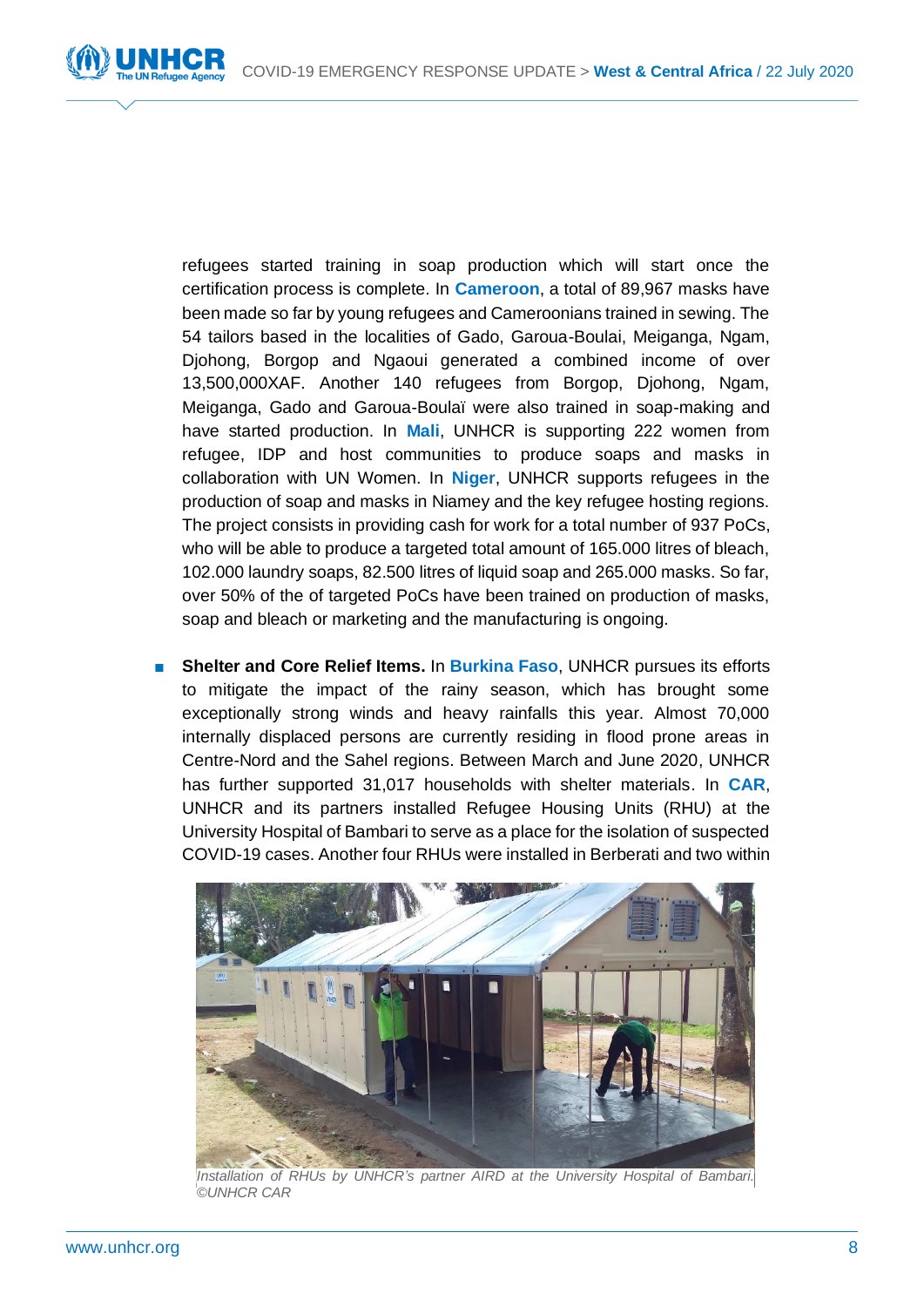

the hospital of Baboua which covers the Baboua-Abba health district. These RHUs will be used as a place for the isolation of suspected cases of COVID-19. In addition to its shelter interventions, UNHCR distributes NFI kits to refugees and IDPs across the country to improve their living conditions and help decongest the most overcrowded sites to reduce the risk of contamination to COVID-19. In July only, 499 households of 3,794 people in the MINUSCA and Lazare sites were assisted with these NFI kits consisting of mats, tarpaulins, kitchen sets, jerry cans and blankets.



# Support education systems

■ **Supporting the progressive reopening of schools across the region.** In **CAR**, where the government reopened classes on 15 July 2020, UNHCR has been providing hygiene kits to Mongoumba's administrative and local authorities to combat covid-19 in schools. The kits consisted of 84 buckets, 300 masks, 3,360 pieces of soap and 80 bottles of chlorine, which will be distributed to various settlements in Mongoumba. In **Mali**, is sustaining its effort to ensure distance learning and support the return to school for forcibly displaced children. So far, UNHCR has implemented several distance learning activities and WASH activities in schools including broadcasting school lessons on national TV, distribution of 5,500 solar-powered radios for school-going age children started in Central and Northern regions. UNHCR also installed 405 handwashing kits to 135 schools in Gao, Mopti and Timbuktu as children are coming back to school and preparing for second cycle of basic exams. In Segou region, UNHCR distributed 69 solar radios and 60 school stationary kits to 138 children and is planning to distribute another 2,500 to refugee and IDP children in Gao as part of the Education Cannot Wait project.

# Financial Requirements

**US\$745 million** requested for UNHCR's COVID-19 response globally through December 2020. Total funding received by UNHCR against its COVID-19 appeal: **US\$237.5 million**. The following donors have provided earmarked contributions for the Coronavirus Emergency Situation in **West and Central Africa**: